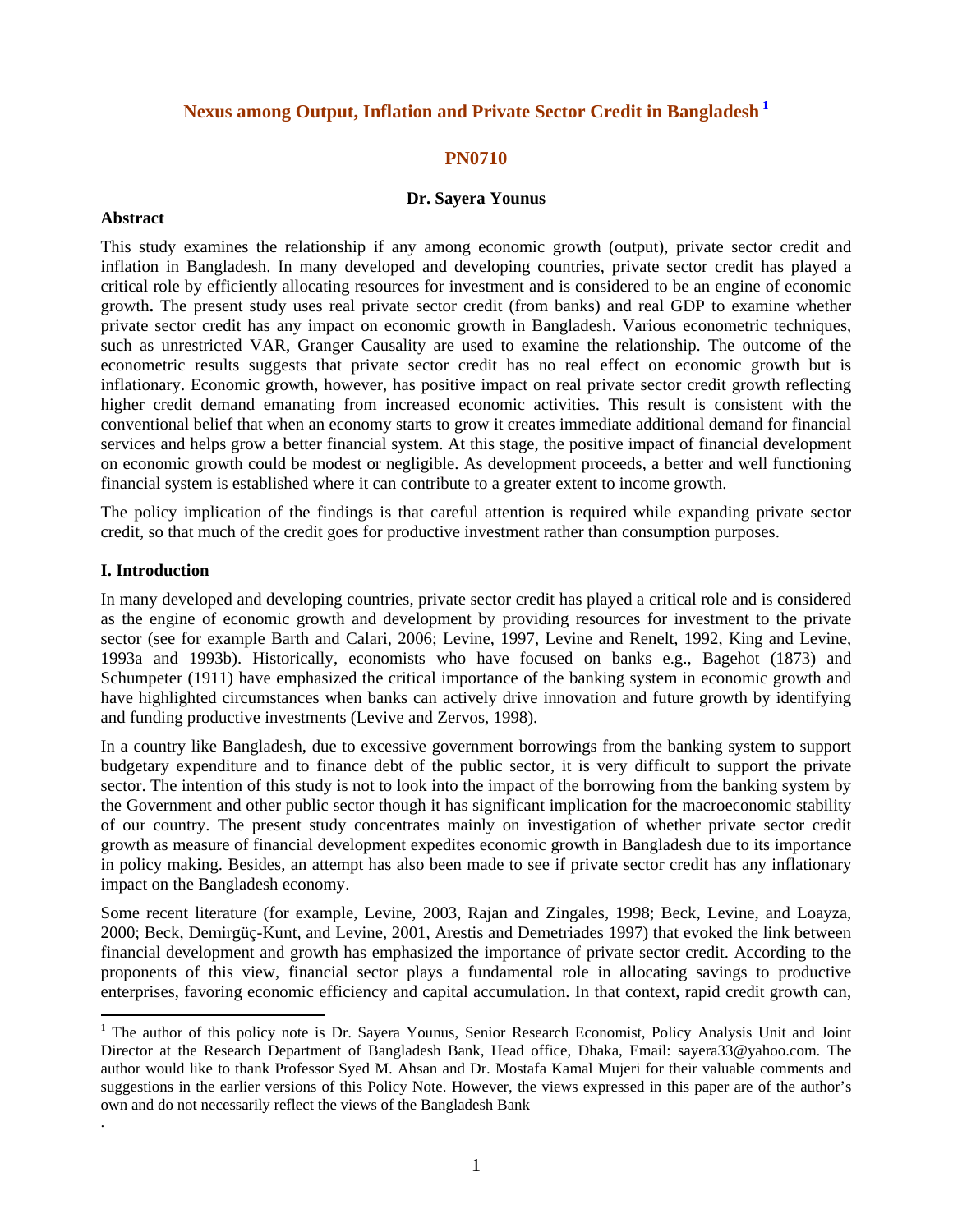then, simply be the result of financial deepening that will eventually benefit the economy (Carlo, Ariccia and Hollar 2003). In contrast, Lucas (1988) and Robinson (1952) argued that economists 'badly overstress' the role of the financial system where banks respond passively to economic growth.

The macroeconomic implication of faster bank credit growth is not straight forward because, unlike demand for money, literature on demand for credit is scarce. If demand is rising faster than supply, then the economy may be overheating which may lead to inflation or other macroeconomic instability.

# **II. The Financial System in Bangladesh**

The financial system of Bangladesh consists of Bangladesh Bank (BB), the Central Bank, four nationalized commercial banks (NCB), five government owned specialized banks, thirty domestic private banks, nine foreign banks and twenty nine non-bank financial institutions (NBFIs) as of December 2006. The financial system also contains insurance companies, stock exchanges and various co-operative banks, microfinance institutions (MFIs) and credit rating agencies. Besides, three state owned development financial institutions, namely House Building Finance Corporation (HBFC), Ansar-VDP Unnayan Bank and Karma Shangsthan Bank are operating in Bangladesh. Among them the commercial banks, NBFIs and MFIs are widely engaged in the private sector credit disbursement in Bangladesh. Figure-1 shows the share of private sector credit disbursed through various institutions.



**Figure-1:** *Share of Private Sector Credit of Different Institutions (In percent)*

We can see from Figure-1, that the scheduled banks provide a significant amount of credit of about 89.45 percent to the private sector. However, their share is declining gradually, from 92.35 percent in FY02 to 89.45 percent in FY07, while the share of microfinance and non-bank financial institutions has increased during the same period i.e., from 3.09 percent and 4.56 percent in FY02 to 4.54 percent and 6.01 percent respectively in FY07.

## **III. Trend Analysis of Private Sector Credit in Bangladesh**

After independence in 1971, the Government sector was given the leading role in the development process in Bangladesh. The situation reversed in 1975 and various measures have been undertaken since then to facilitate private sector growth. Various supportive measures were undertaken in favor of privatization in agriculture, private investment, foreign investment, trade liberalization, exports, and other areas. However, despite significant government initiatives the development of the private sector in Bangladesh is still in an early stage. This indicates that in order to facilitate private sector development, the government also has to create an environment which is conducive to investment, fiscal, trade, monetary and financial development such as, good law and order situation, strong physical and infrastructural facilities and suitable macroeconomic policies that are essential for development of the private sector. A very smooth access to credit by private sector is very essential to create an environment that generates employment; expands opportunities for people to earn income and improve standards of living. It has been argued that a dynamic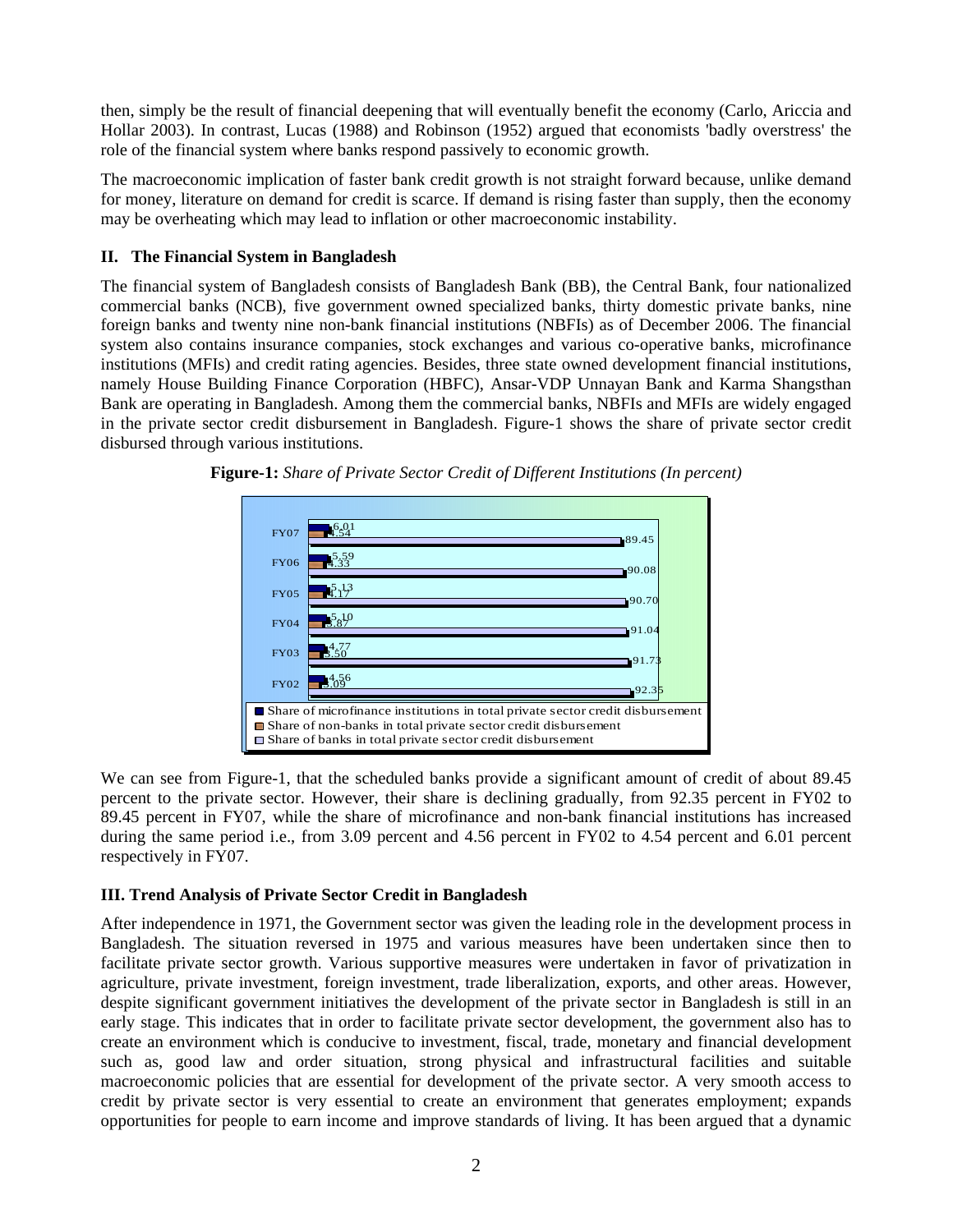private sector can help develop a tax base necessary to finance socio-economic programs which are crucial to making development sustainable. In the following paragraphs trends in the private sector credit development in Bangladesh have been analyzed.

Figure-2 shows quarterly trends in the private sector credit during FY04—FY07. It can be seen that credit given by the NBFIs dominates credit by MFIs and Banks since the third quarter of FY04 which continued up to third quarter of FY06. However in the second quarter of FY06, the pattern changed direction and MFIs credit to the private sector outweighed the NBFIs and Banks. Overall, the total growth rate of the private sector credit increased to 15.12 percent in FY07 from 16.30 percent in FY01. In real terms, however the growth rate declined to 5.92 percent in FY07 from 14.64 percent in FY01 (Figure-3). Real GDP and real PSC relationship is unclear from the graph.





*Source: Bangladesh Bank Quarterly, PAU, BB* 





*Source: Bangladesh Bank Quarterly, PAU, BB* 

From the data analysis the direction of the relationship between private sector credit and economic growth in Bangladesh is unclear. Therefore, some sophisticated econometric methods are used to investigate the responses of the real output to real private sector credit innovations. The responses of output due to innovations in the real private sector credit are analyzed by the impulse response functions (IRFs) derived from VAR model and Granger causality tests are used to see the robustness of the study. The IRFs show the dynamic response of each variable in the system to shock from each variable in the system.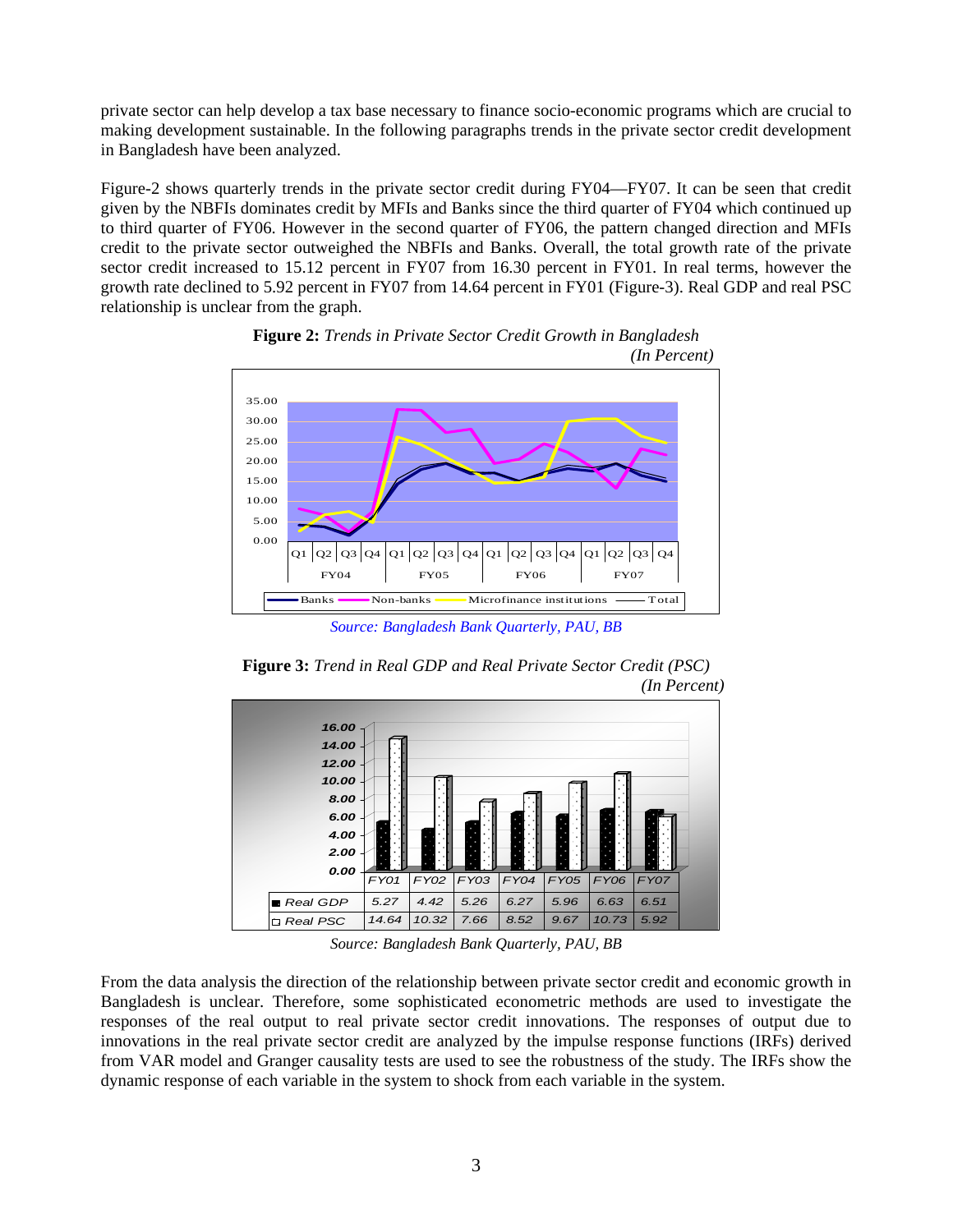#### **IV. Model Variables and Data Sources**

A VAR approach and Granger Causality tests are used to estimate the model. The sample periods covers from 1990:4 to 2006:4. All data are in log form. Descriptions of the variables used in this paper appear below.

LCPI  $(1995=100)$  = the log of consumer price index  $(CPI)$ ; the cost of living index of middle income families in Dhaka is used as a price variable. The seasonally unadjusted quarterly data on consumer price index are available from various issues of Economic Trends, a Bangladesh Bank publication and Research Department, Bangladesh Bank.

LY (1995=100) = the log of real Gross Domestic Product (GDP) is used as the real output variable. Seasonally unadjusted quarterly data on GDP have been constructed using quarterly data on Agriculture, Industry and Services.

LPSC=Log of quarterly private sector credit is used as the financial development variable. Seasonally unadjusted quarterly data are available from the online version of the International Financial Statistics (IFS), IMF website (www.imf.org)

IPI=Industrial production is also used as real output variable. The seasonally unadjusted quarterly data of the industrial production also available from the online version of the International Financial Statistics (IFS), IMF website (www.imf.org)

## **V. Empirical Results**

**(a) Impulse Response Functions (IRFs):** The IRFs show the response of each variable in the system due to a shock from each variable in the system. A two-standard-deviation confidence interval is reported for each IRF. A confidence interval containing zero indicates lack of significance. Figure-3 shows the response of the real GDP due to shock to real private sector credit and vice-versa. IRF of real GDP in Figure-3 indicates that a shock to real private sector credit does not have any statistically significant impact on real GDP, IRF of the private sector credit, on the other hand, shows that real GDP though initially produces an insignificant impact on the private sector credit, becomes significant and positive after time horizon 4 and remains significant for the rest of the period implying that the response of the real private sector credit due to real output shock is persistent with some lag. The results of pair-wise Granger Causality tests, as reported in Tables-2 also support the finding of VARs analysis. Granger causality test rejects the null hypothesis of real output does not Granger cause real private sector credit, while it rejects the null hypothesis that private sector credit Granger causes real output, which implies that an increase in output increases private sector credit, while private sector credit does not help to increase output for the sample period used in this study.

## **(b) Private Sector Credit and the Price level**

An attempt has also been made to see whether private sector credit fueled inflation. The estimation results from Figure-4 shows that a positive shock to private sector credit increased inflation instantly which remained significant and positive up to 5 quarters and became insignificant thereafter. Granger causality tests, as reported in Table-3 also support this finding that private sector credit increases the price level in Bangladesh, while an increase in the price level does not increase private sector credit.

## **VI. Conclusion**

The purpose of this study is to examine the response of economic growth due to changes in private sector credit. The Impulse response functions (IRFs) derived from a VAR with Cholesky decompositions, Granger causality tests are used to examine whether private sector credit contributes to the recent trend of economic growth as in the case of other developed and developing country. The results suggest that the response of real output growth is insignificant due to shock to real private sector credit growth. In level form, however, the output has significant and positive impact on the level of private sector credit expansion, which is consistent with the conventional belief that when an economy starts to grow it creates immediate additional demand for financial services and helps grow a better financial system. At this stage the positive impact of financial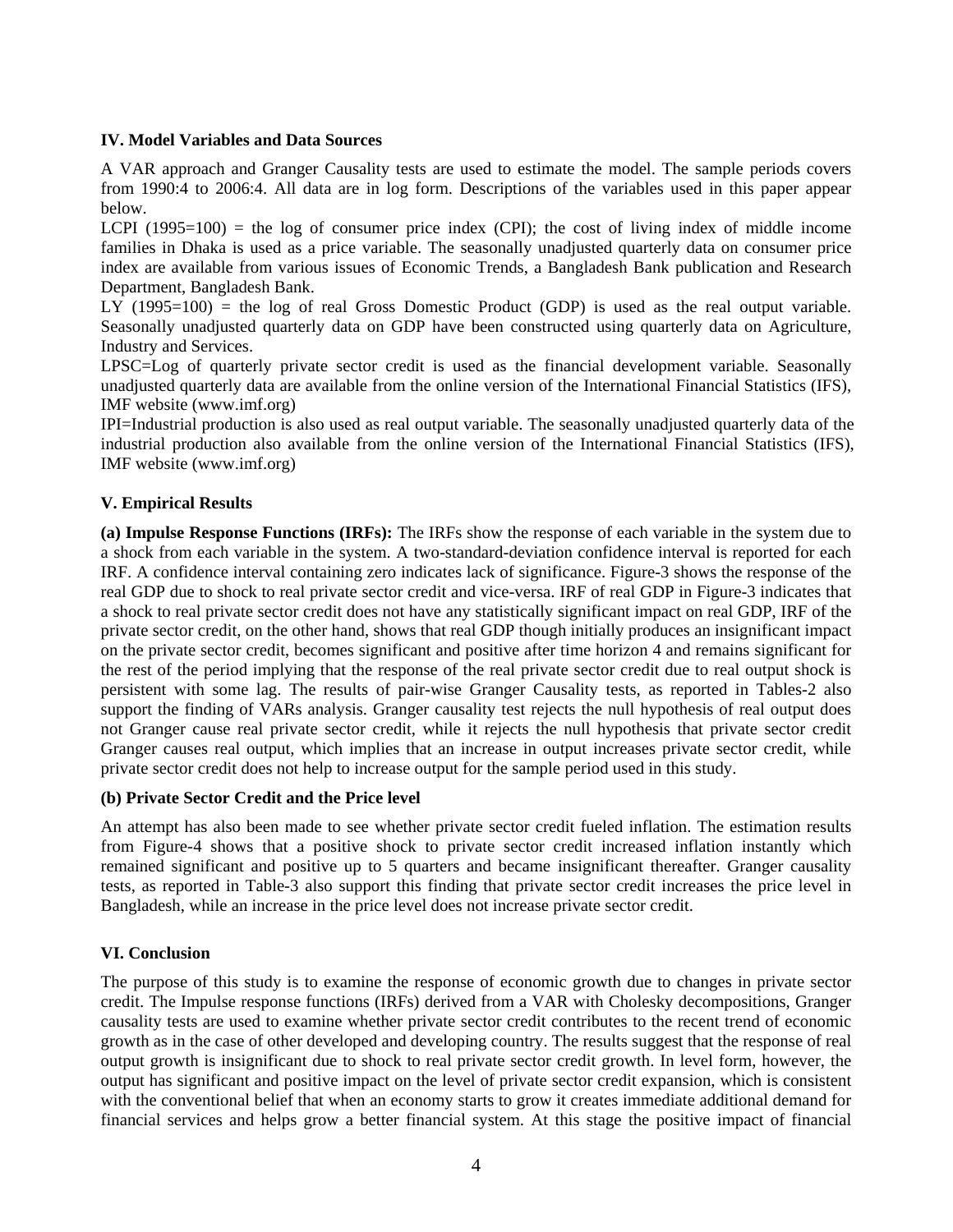development on economic growth could be modest. As development proceeds a better and well functioning financial system is established. A well developed financial system can contribute by a greater extent to income growth by reducing transaction costs and providing better information, pooling risks, easing trade and contracts. Bangladesh is still in its initial stage of development process which could be the reason why we do not see the impact of the private sector credit to economic growth as measured by real GDP or Industrial Production Index.<sup>2</sup> In contrast, we have seen that real output helped real private sector credit to increase. Another finding of this paper is that private sector credit from banks is also responsible for increase in the price level. Therefore, one of the policy implications of this study is that we should keep an eye in private sector credit disbursement from banks so that much of the credit goes for productive investment rather than used for consumption purposes.

#### **References**

 $\overline{a}$ 

Arestis, P. and P. Demetriades (1997), "Financial Development and Economic Growth: Assessing the Evidence," *The Economic Journal*, 107, pp-783-799.

Bagehot, Walter (1873). *Lombard Street.* Homewood, IL: Richard D. Irwin, 1873 (1962 Edition).

Barth, R. Michael and Calari Cesare (2006), "Financial Sector Development and Expanded Access to Credit", High Level Commission on the legal empowerment of the poor, Washington D.C.(January) (Source:Internet).

Beck, Thorsten, Aslí Demirgüç-Kunt, and Ross Levine, 2001, "Law, Politics, and Finance," World Bank, Working Paper 2585

\_\_\_\_\_\_\_\_, Ross Levine, and Norman Loayza, 2000, "Finance and the Sources of Growth," Journal of Financial Economics 58, pp. 261-300.

Cottarelli Carlo, Ariccia Giovanni Dell and Hollar Ivanna Vladkova (2003)"Early Birds, Late Risers, and Sleeping Beauties: Bank Credit Growth to the Private Sector in Central and Eastern Europe and the Balkans, *IMF Working Paper,* WP/03/213.

 Engle, Robert; Granger, C.W.J. "Co-integration and Error Correction: Representation, Estimation, and Testing" *Econometrica,* Vol.55, Issue 2 (Mar., 1987), pp. 251-276.

Granger, "Investigating Causal Relations by Econometric Models and Cross-Spectral Methods", *Econometrica,* 37, pp.429-430.

King, R. and R. Levine (1993a), "Finance and Growth: Schumpeter Might be Right," *Quarterly Journal of Economics,* 108:3, 717-737.

King, R. and R. Levine (1993b), "Finance, Entrepreneurship and Growth: Theory and Evidence," *Journal of Monetary Economics*, 32, 513-542.

Levine, Ross. "Financial Development and Economic Growth: Views and Agenda," *Journal of Economic Literature*, June 1997, 35(2), pp. 688-726.

Levine, Ross and Renelt, David (1992) "A Sensitivity Analysis of Cross-Country Growth Regressions," *American Economic Review*, (September), 82(4), pp. 942-63.

Lucas, Robert E.(1988) "On the Mechanics of Economic Development," *Journal of Monetary Economics,* (July), 22(1), pp. 3-42.

Levine, R. (2003), "More on Finance and Growth: More Finance, More Growth?" *Federal Reserve Bank of St. Louis REVIEW*, 85:4, 31-46.

Levine, R. and S. Zervos (1998), "Stock Markets, Banks and Economic Growth," *American Economic Review*, 88:3, 537-559.

Levine, R., N. Loayza and T. Beck (2000), "Financial Intermediation and Growth: Causality and Causes," *Journal of Monetary Economics*, 46, 31-77.

Rajan, Raghuram G. and Luigi Zingales, (1998), "Financial Dependence and Growth," *American Economic Review*, Vol. 88, Number 3, pp. 559-586 (June).

Robinson, J., 1952. The Generalization of the General theory in: The Rate of Interest and Other Essays. MacMillan, London.

 $2^2$  The empirical results from Industrial Production Index have not been reported here due to similar results with the real GDP.